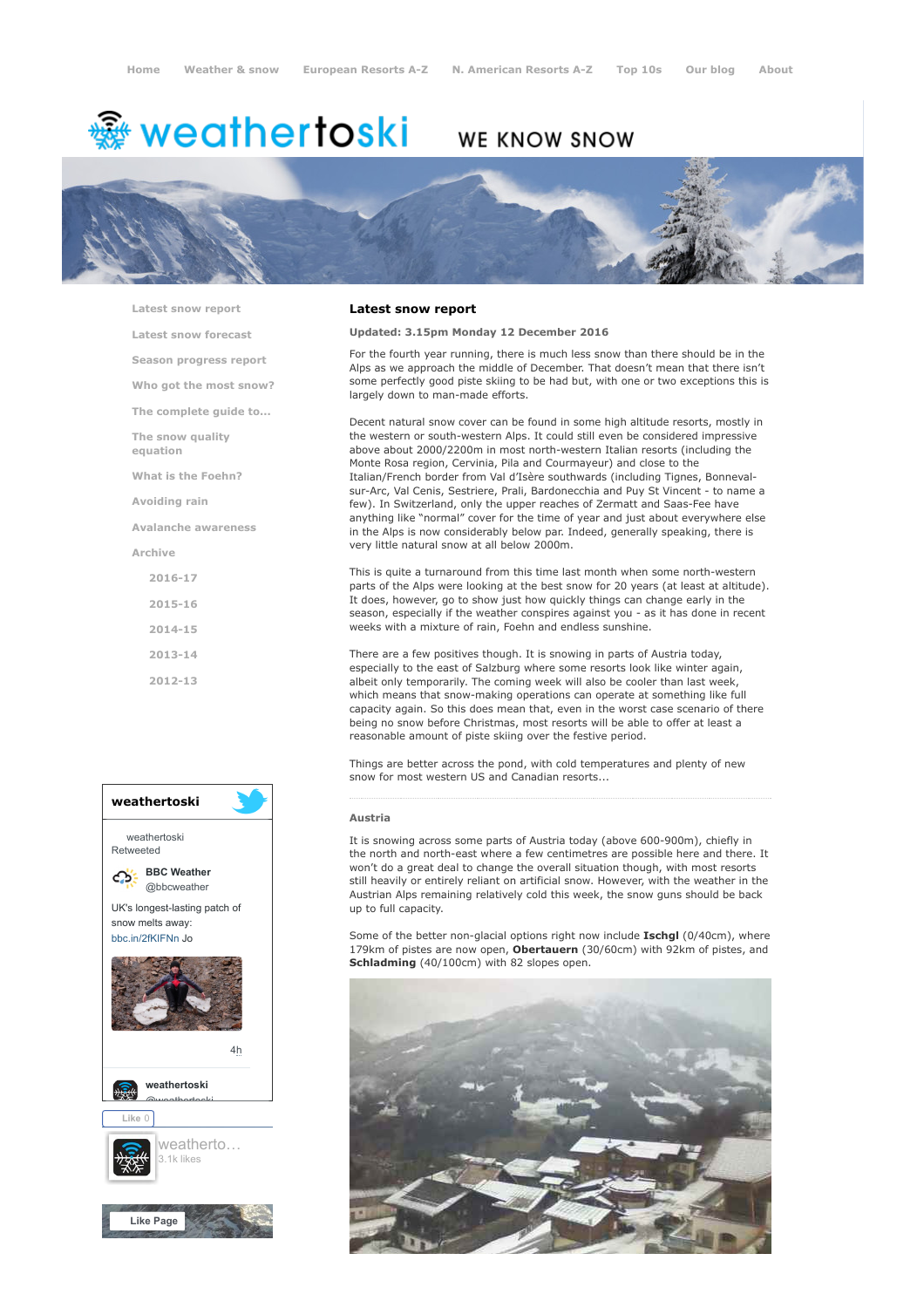Follow me on: **Fujibly** 

Tweet this page

 $QHDA$ 

[Tweet](https://twitter.com/intent/tweet?original_referer=https%3A%2F%2Fwww.weathertoski.co.uk%2Fweather-snow%2Farchive%2Fsnow-report-12-12-2016%2F&ref_src=twsrc%5Etfw&text=Weather%20to%20ski%20-%20Snow%20report%20-%2012%20December%202016&tw_p=tweetbutton&url=https%3A%2F%2Fwww.weathertoski.co.uk%2Fweather-snow%2Farchive%2Fsnow-report-12-12-2016%2F)

Tailor-made ski holidays and short breaks to some of the finest hotels in the Alps

020 3397 8450





#### Contact us...

Got a burning question about weather or snow conditions in the Alps? [Contact us](https://www.weathertoski.co.uk/about-1/contact-us/) and we'll do our best to answer it...

#### E: [info@weathertoski.co.uk](mailto:fraser@weathertoski.co.uk)

T: +44 (0)20 3151 3154

#### France

The best snow conditions in France remain at altitude in the resorts close to the Italian border, from Tignes (40/135cm) and Val d'Isère (5/140cm) southwards, including Val Cenis (which opens properly next weekend), Montgenèvre (70/180cm) and Isola 2000 (30/100cm).

However, there is very little natural snow below 2000m, which means that areas such as the **Portes du Soleil** (0/40cm) and **Megève** (figures not yet available) are struggling once again as we approach Christmas.



Good snow cover at altitude in the southern French Alps. This is Isola 2000 - 12 December 2016 -Photo: isola2000.com

#### Italy

The best natural snow cover in Italy remains at altitude in the west, where onpiste conditions remain excellent in the likes of Cervinia (31/60cm), Pila (20/200cm) and Sestriere (40/120cm).

Generally speaking, the further east you travel the more the resorts are reliant on artificial snow. However, this isn't much of a problem in the Dolomites where nearly 700km of runs are now open in the Dolomiti Superski area (e.g. Cortina, Kronplatz, Selva and Alta Badia) despite a very modest 20-40cm upper base.

No significant new snow is expected anywhere in the Italian Alps this week.



Reasonable snow depths up top in La Thuile – 12 December 2016 – Photo: lathuile.it

#### Switzerland

Snow cover is very patchy below 2000m in Switzerland, so the best skiing is naturally to be found in resorts with plenty of high altitude skiing, such as Zermatt (0/105cm) and Saas-Fee (0/125cm).

Elsewhere in the Swiss Alps there are lots of partial openings, but snow depths are very modest and resorts are heavily reliant on artificial help. Wengen and Davos both have 0/28cm of snow depending on altitude, with no significant snow in this week's forecast.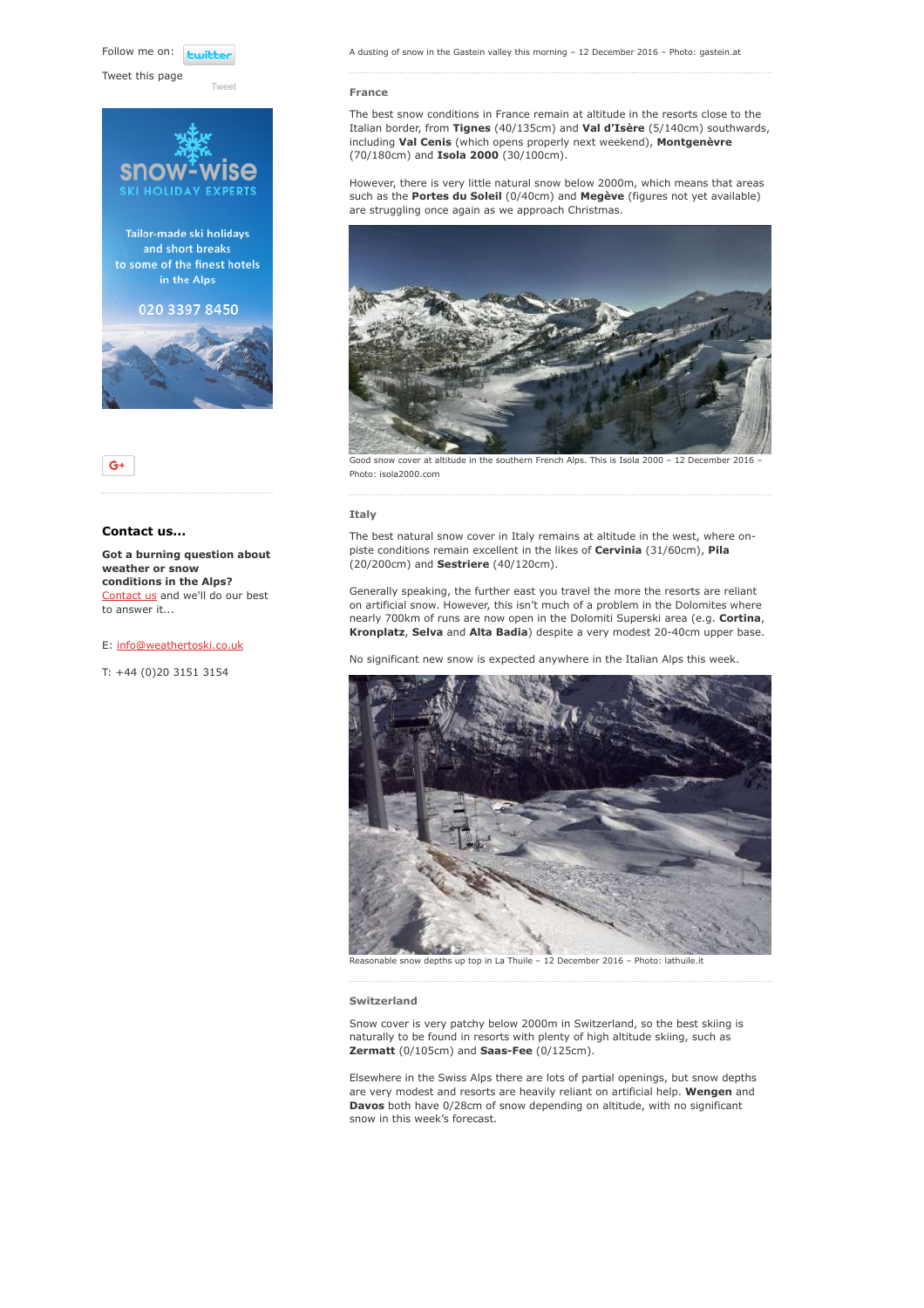

Sunny skies in Laax – 12 December 2016 – Photo: laax.com

#### Rest of Europe

Broadly speaking the Pyrenees are in a similar situation to the Alps, with some reasonable piste skiing on offer at high altitude but very patchy cover lower down. Piste depths in Andorra's Soldeu are 20/50cm depending on altitude, but just 5/25cm in Spain's Baqueira Beret.

Bulgarian ski resorts have decent early season snow conditions thanks to a big snowfall at the end of November. Borovets has 20/40cm of settled snow depending on altitude, while **Bansko** has 20/50cm.

There are also plenty of options in Scandinavia - Norway's Geilo, for example, has 80cm packed down mid-mountain. In Scotland, however, there is still insufficient snow to reopen any lift-served terrain.



Decent piste skiing up high in the Pyrenees. This is Cauterets – 12 December 2016 – Phot cauterets.com

#### USA

Snow conditions are excellent across most western US resorts thanks to fresh snow over recent days, with lots more in the forecast this week.

In Colorado, Winter Park has seen over 70cm of new snow in the last week and has a mid-mountain base 89cm deep. Even better is Jackson Hole (114/168cm) in Wyoming, where 76cm has fallen in the last three days alone with a lots more forecast later in the week.

### Canada

Snow conditions are generally very favourable across the western Canadian resorts. Although there may not have been as much snow as in some of the western US resorts, it has been cold, meaning that the slopes have remained in great condition.

Whistler continues its excellent early season with 166cm packed down on the upper mountain. Further inland, all lifts are now open in **Revelstoke** (123cm) mid-mountain) where the snow quality is described as powdery.